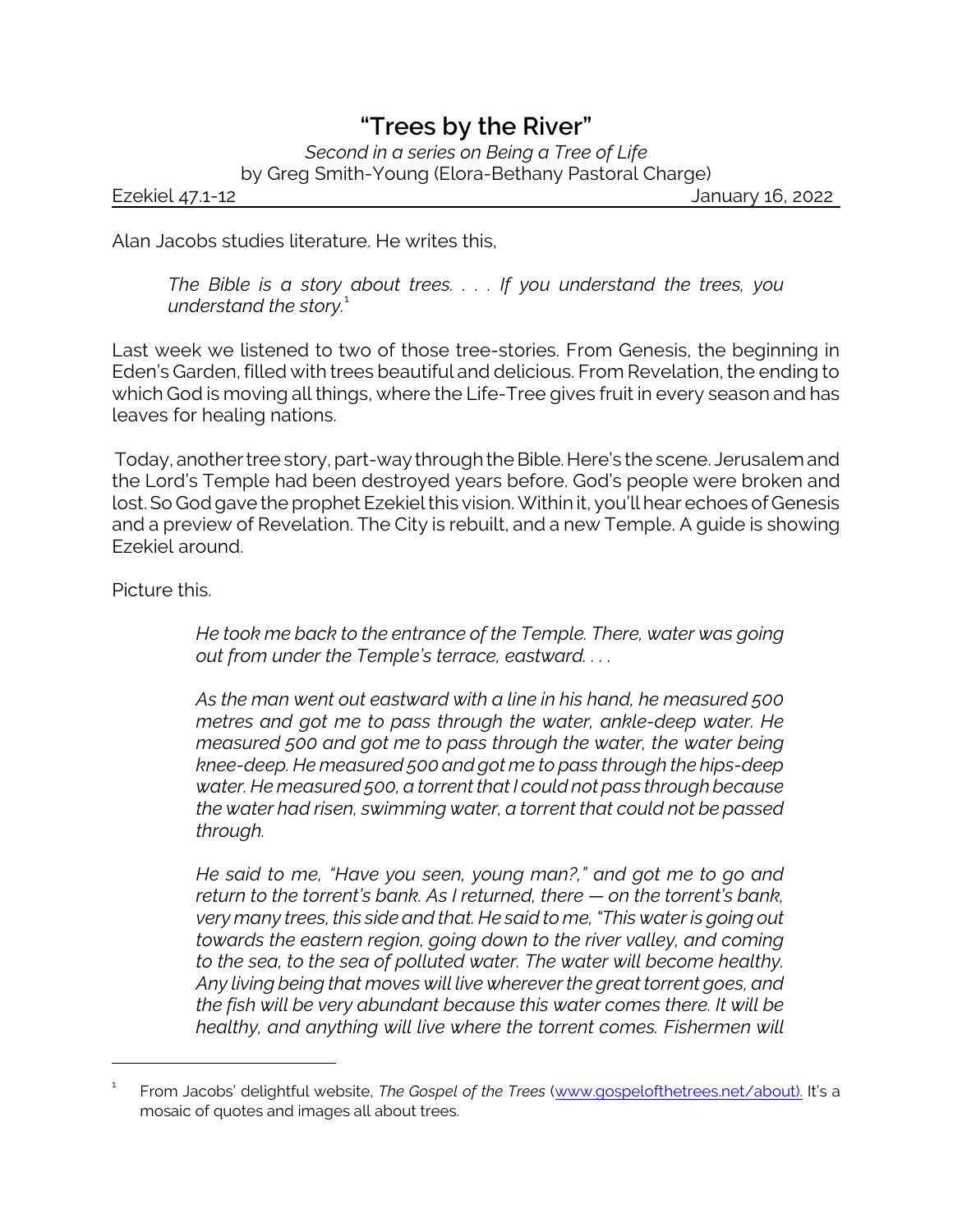*stand by it from Gedi Spring to Eglayim Spring, a place for spreading nets. In kind their fish will be like the fish of the Sea, very abundantly great. But its swamps and marshes will not become healthy; they are given over to salt."*

*"By the torrent there will grow, on its bank this side and that, every tree for food. Their leaves will not wither, their fruit will not come to an end. By their months they will produce, because their water is going out from the sanctuary. Their fruit will be for food and their leaves for medicine."<sup>2</sup>*

This is God's word of promise.

And we get to go down the river with God.

II

Last Sunday I talked about how church life as we've known for a long, long time has been, for quite while, slowly collapsing. With the pandemic, I fear, this collapse has been accelerated. The pandemic will end (someday!). I don't think church life will be going back to how it used to be.

Let's grieve about this. Admit that we are disoriented. Realize that none of us are experts. We're more like explorers, sometimes getting lost, but finding new things. Also, experimenters, trying things out, learning from what works and what does not.

I'm using trees to imagine us as church-congregations, folks gathered together by Jesus. They say we are "the body of Christ." I'm thinking we are a tree of Christ too.

Picture our "fruit" and "leaves" being what others see of us and what we give to bless them. "Fruit and leaves" are our life for the world, our mission with Jesus in the places he is at work.

"Fruit and leaves." What might ours be?

IV

As we move into this future God is making for us, we need to shift how we see the work we do *outside* our little community of Jesus' disciples.

We are used to thinking this way. We're a congregation. We do things together, with

<sup>2</sup> Ezekiel 47.1-12, translated by John Goldingay in The First Testament: A New Translation (Downers Grove, IL: InterVarsity, 2018). I've left out verses 2-3, which describes how the prophet left the Temple complex. It's not necessary to the story, and can be confusing. I've also made some changes to Goldingay's translation for clarity. His "house" I've translated as "Temple." "Wadi" I've translated as "torrent," a term more familiar to my listeners.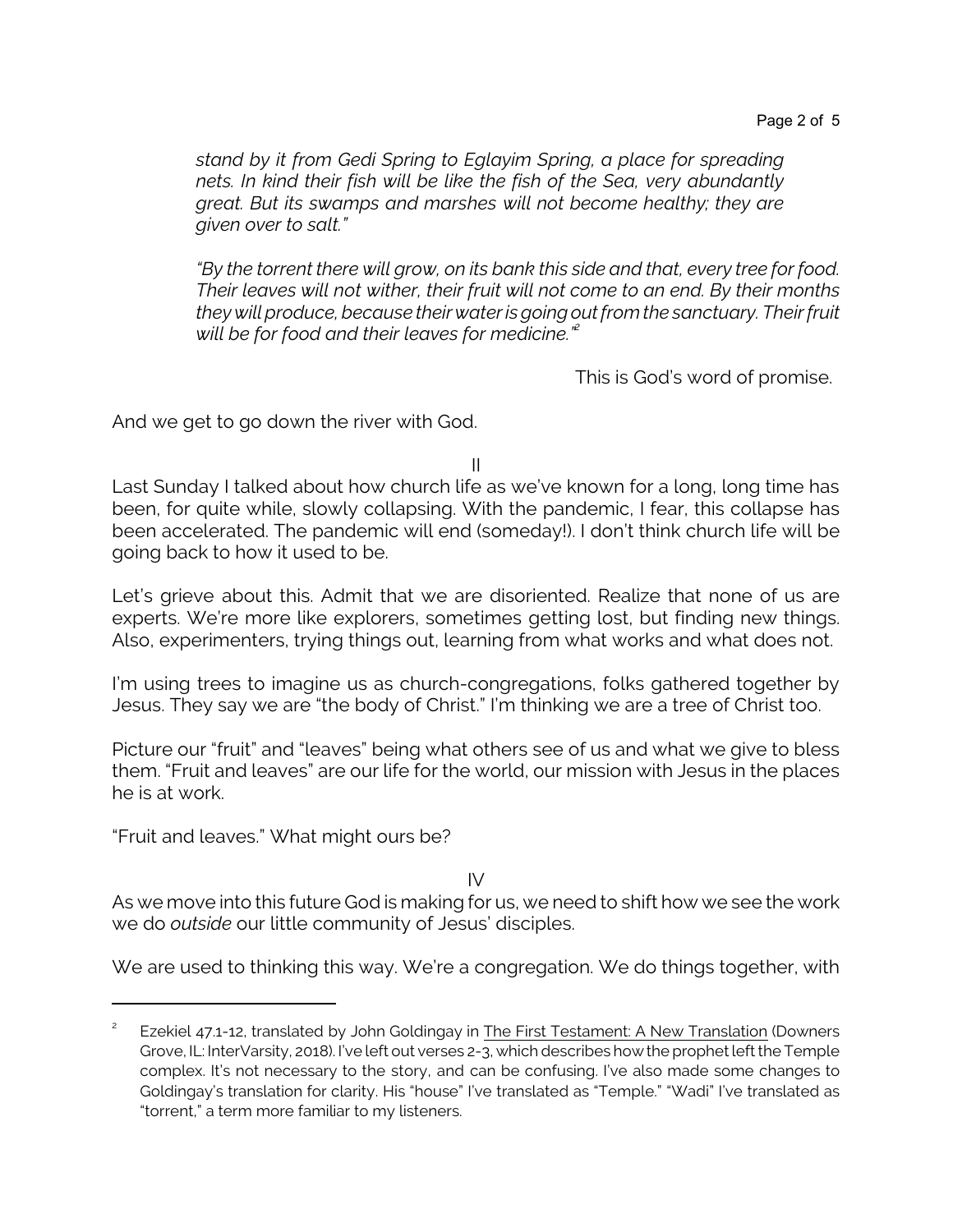and for each other. And we do things beyond our congregation. We call this "outreach" or "mission." In this picture, we see God creating the church, then giving the church a mission in the world. We assume this is just the way it is.

The Bible gives us a different picture. God has a mission!

God makes the world! God loves the world! God loves our communities, our neighbours. And, God loves us. So God is restoring, remaking, healing, mending, reconciling everything. God is bringing peace, wholeness, completeness, health. Shalom. This is God's mission. Jesus is the decisive moment in God's mission-work. He is the "turn-around" who makes all this happen.

God creates the church—in small, particular, congregations of Jesus' people—for God's mission! God's mission is already happening. Strangely and wonderfully, God loves to share God's work. So God makes us, church-congregations like ours. God delights in us sharing with God in mission.<sup>3</sup>

 $\vee$ 

So stop "coming to church!"

*"Of course! We can't! The building's closed."* But when we're able to get our bodies together, still stop "coming to church."

We're gathering online. This is good. This isn't "coming to church."

You *are* the church. W*e* are the church. We *are* the church together, when we are *gathered*. We are the church scattered, when we are *deployed*, sent.

Like an inhale of breath, the Holy Spirit brings us together. Like an exhale, the Holy Spirit breathes us out, into our world, onto others. . . . Okay, in Covid-times, that's not the best analogy. Still, you get the idea. If you just suck air in, you die. If you just push air out, you die. Breathing needs both. The church is alive when it breathes in, and breathes out.

Actually, it's our physical breathing flipped. Breath in—the church comes together, and the Spirit*fills* the air with oxygen-energy. Breath out—the church deploys, and the Spirit blows each of us to share that energy on mission with God.

<sup>3</sup> Christopher Wright put this very well. *"It is not so much the case that God has a mission for his church in the world but that God has a church for his mission in the world. Mission was not made for the church; the church was made for mission—God's mission*." He was paraphrasing from J. Andrew Kirk's 1999 book, What is Mission? Christopher J. H. Wright, The Mission of God: Unlocking the Bible's Grand Narrative (Grand Rapids, MI: InterVarsity, 2006), 62.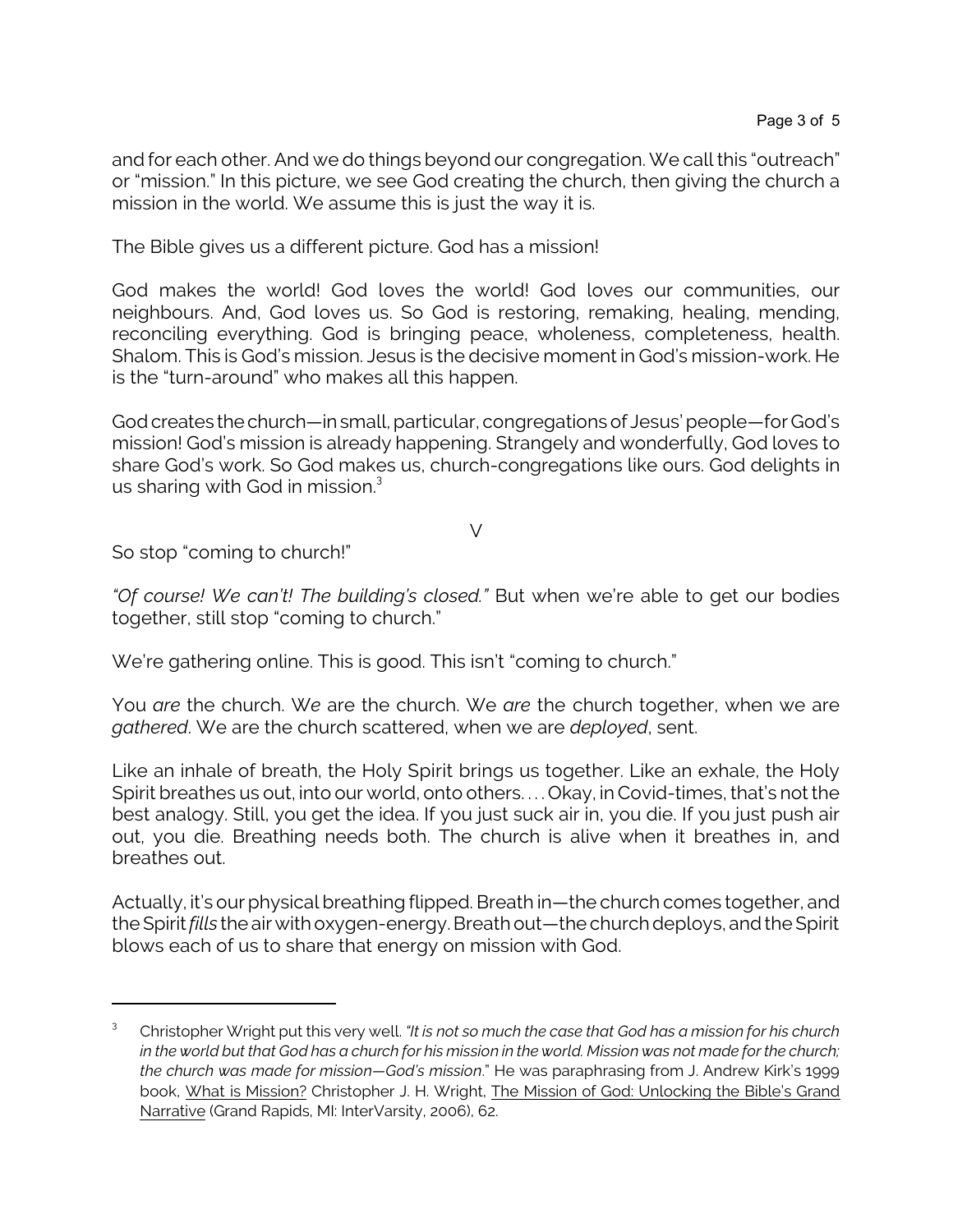You know this: *Wherever I go, God is already there. God, help me notice.<sup>4</sup>* When we come together, we rejoice in God who is present. We learn from Scripture, song and prayer what God's Presence is like, the sorts of things God is doing. The Spirit makes us more like Jesus, so we can be attuned to God. Then we go, sent to notice wherever this God we've met here is working out there.

We talk about *"our many neighbourhoods*."<sup>5</sup> You don't have to go far to find God. God is where you already are living, working, learning, playing, serving. God's mission is happening among the people you are already with. Joining in is not adding more to your already-full life. It's finding God's life in what you're already doing.

VI

When the church breathes out, we scatter. We also do things together. Like our *Project Welcome* to support refugees, the *Inverhaugh Foodgrains Bank* field, and knitting *Prayer Shawls*.

A few of us get really involved. The rest are bystanders. We've not seen these things as core to who we are. God's mission for the world needs to be central to who we are together.

I recently learned about "anchor causes." An anchor cause is a specific need. A whole congregation shares in God's mission for that need.<sup>6</sup>

We can't do *everything*. Together, we can share in doing *something* with God.

What could our anchor cause be?

1. What need is there?

Where is God already at work? Listen! Pray together. Listen for what God is saying to us. Listen to our neighbours, community leaders, other congregations, agencies. Listen for what interests and passions Godis giving us?

2. Where is there a gap?

<sup>4</sup> This is from the Presence Project, which I'm leading for the United Church of Canada and our congregations have been taking part in for a few years. See [presenceprojectnetwork.ca.](https://www.presenceprojectnetwork.ca/)

<sup>5</sup> Elora United Church's mission statement includes this line: "We are . . . reaching wider to share blessings in our many neighbourhoods."

<sup>6</sup> See Jeff Lockyer, Finding Our Way: Reclaiming the First-Century Church in the Twenty-First Century (Eugene OR: Wipf & Stock, 2021), 35-42. Lockyer writes out of his experience leading Southridge Community Church in St. Catharines, Ontario.